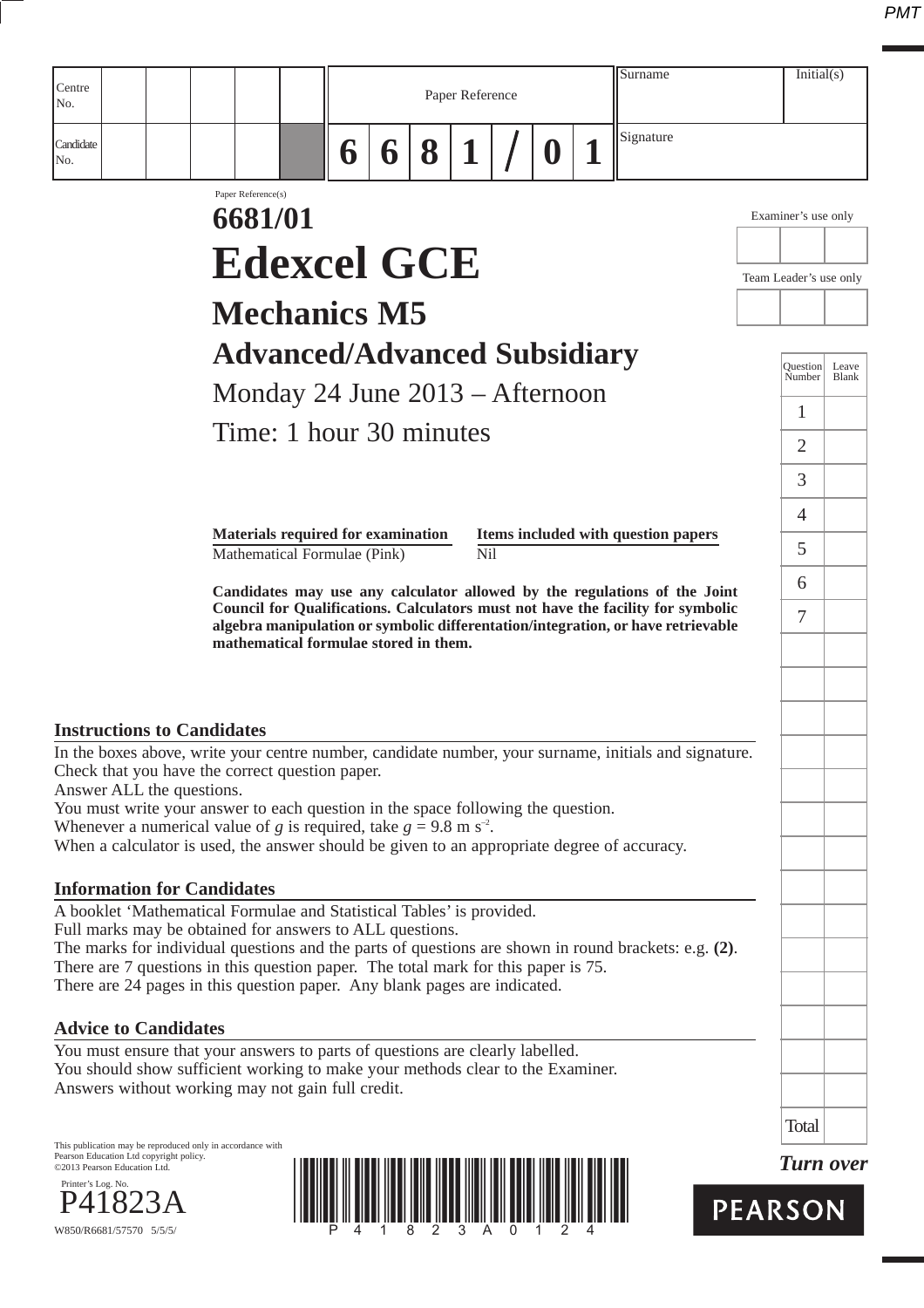Leave blank

## 1. Solve the differential equation

$$
\frac{\mathrm{d}\mathbf{r}}{\mathrm{d}t}-2\mathbf{r}=\mathbf{0}
$$

given that when  $t = 0$ ,  $\mathbf{r} \cdot \mathbf{j} = 0$  and  $\mathbf{r} \times \mathbf{j} = \mathbf{i} + \mathbf{k}$ .

 $(7)$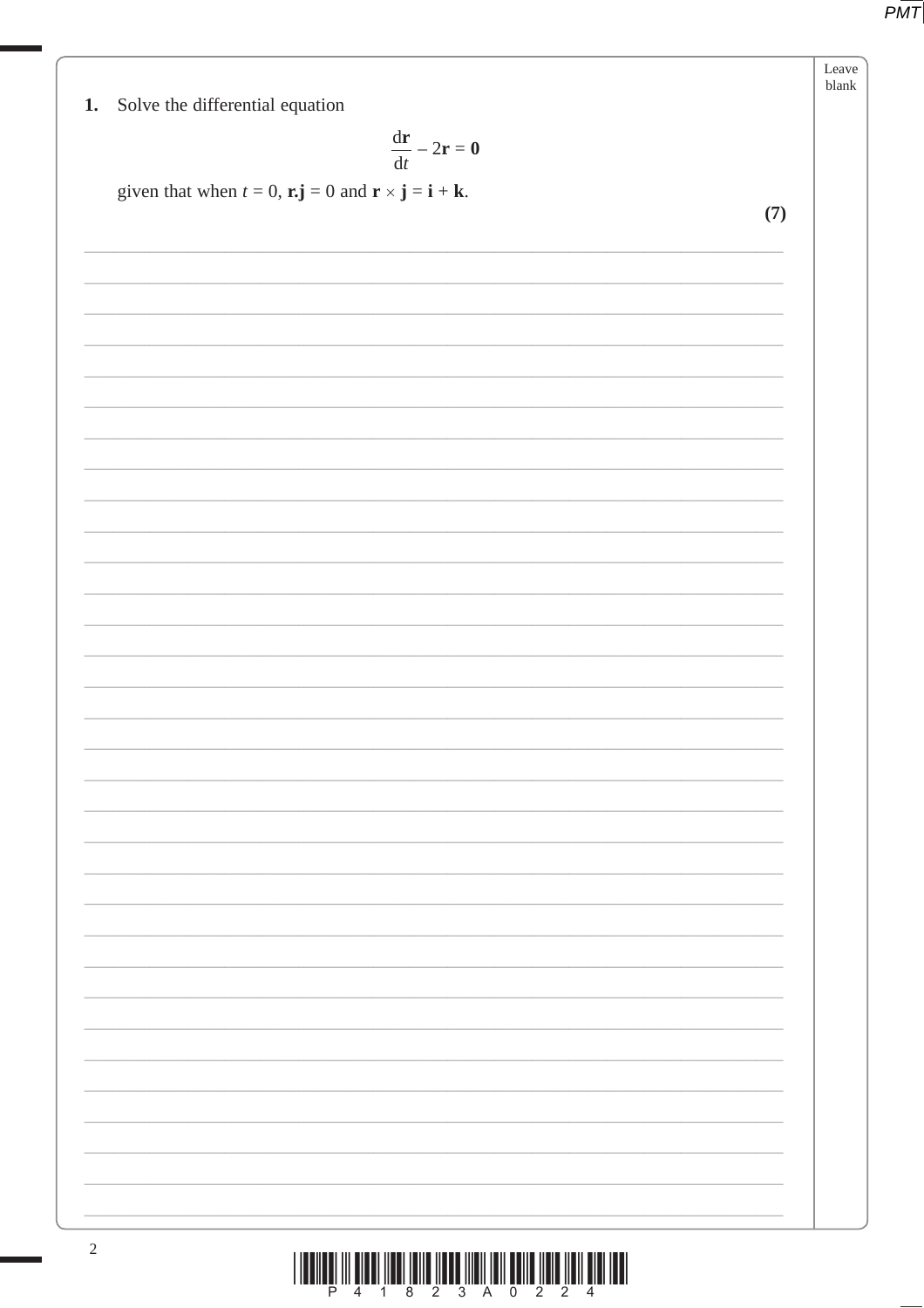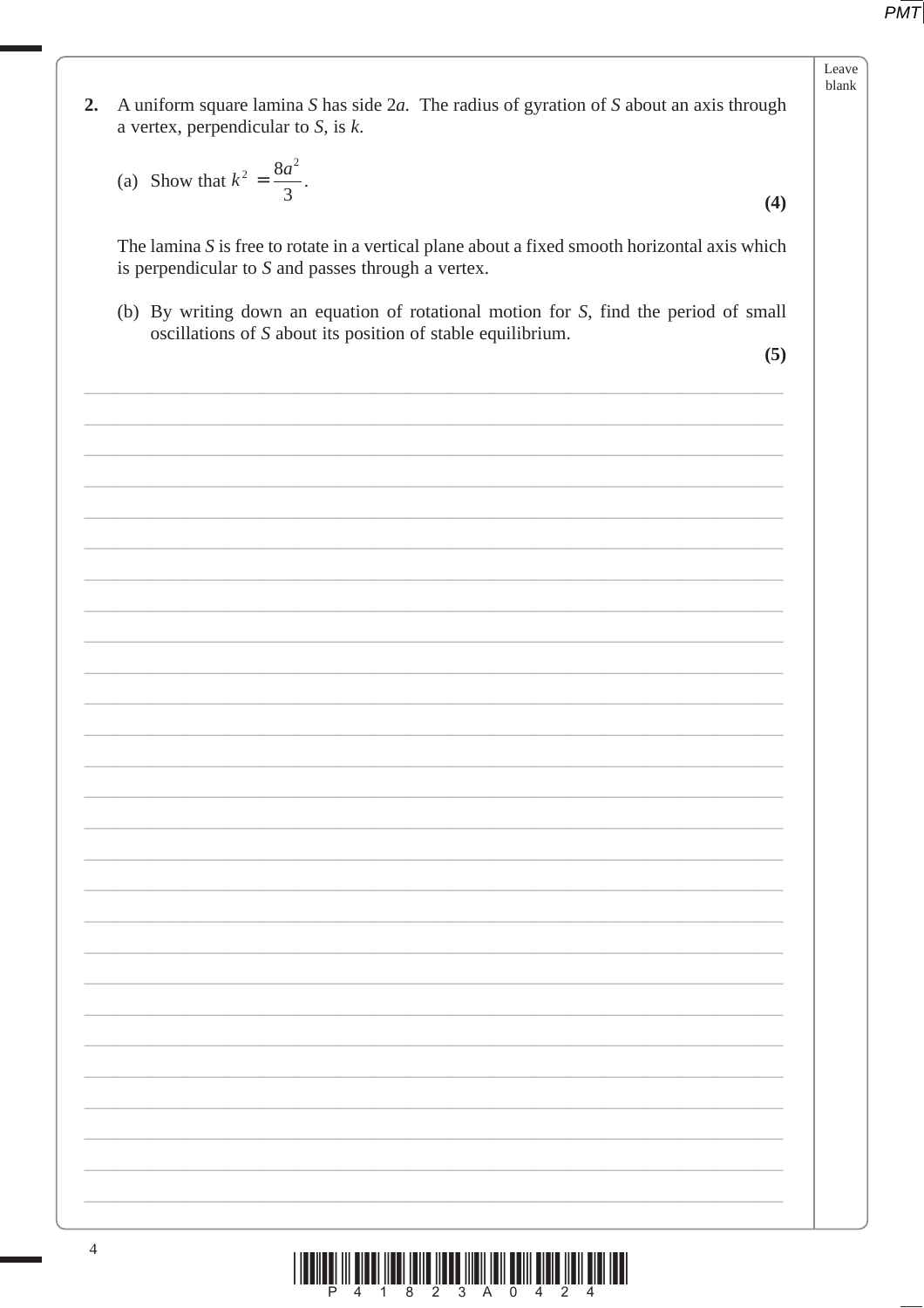- Leave blank
- 3. A raindrop falls vertically under gravity through a stationary cloud. At time  $t = 0$ , the raindrop is at rest and has mass  $m_0$ . As the raindrop falls, water condenses onto it from the cloud so that the mass of the raindrop increases at a constant rate  $c$ . At time  $t$ , the mass of the raindrop is  $m$  and the speed of the raindrop is  $v$ . The resistance to the motion of the raindrop has magnitude  $mkv$ , where  $k$  is a constant. Show that

$$
\frac{\mathrm{d}v}{\mathrm{d}t} + v \left( k + \frac{c}{m_0 + ct} \right) = g
$$

 $(7)$ 

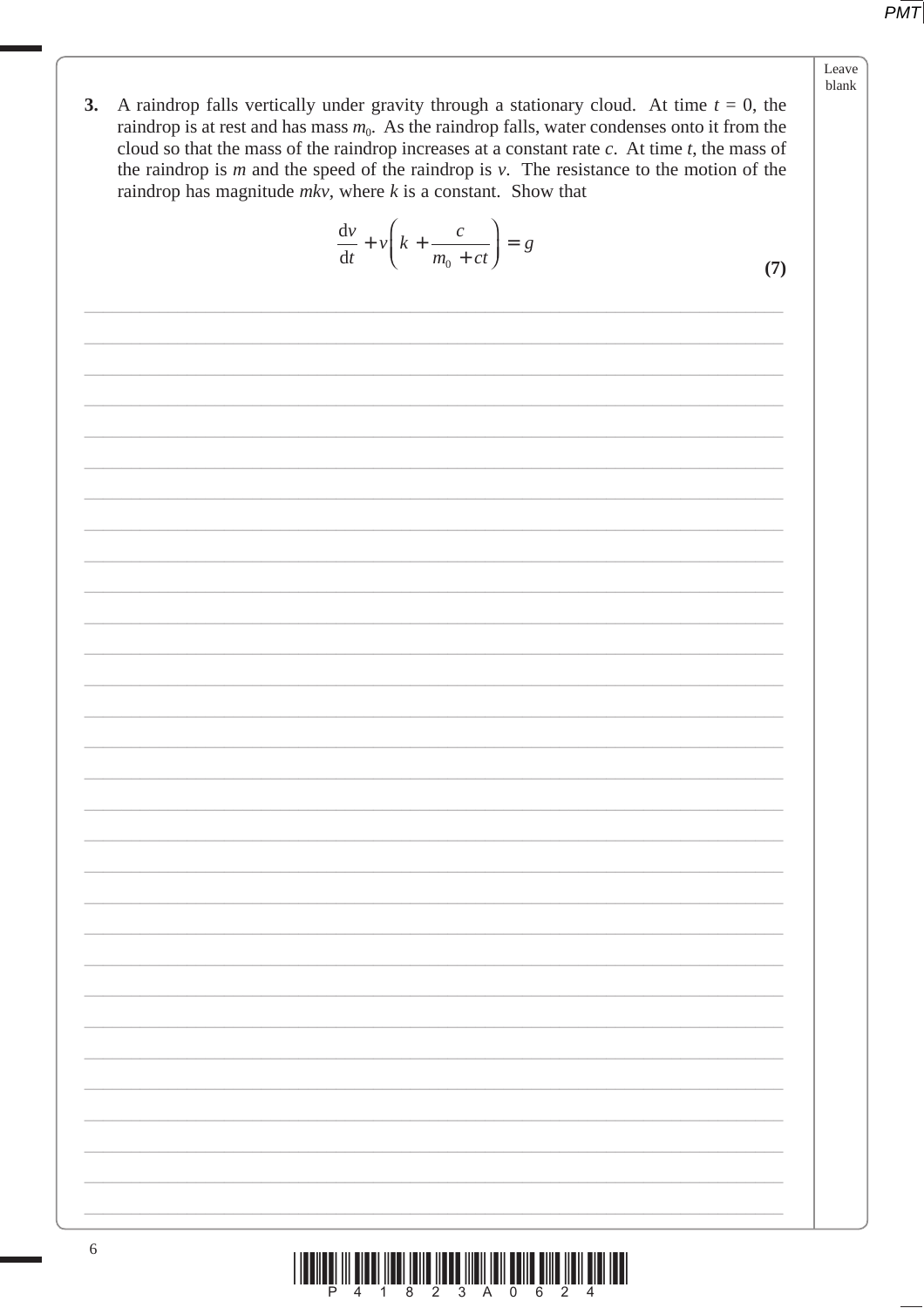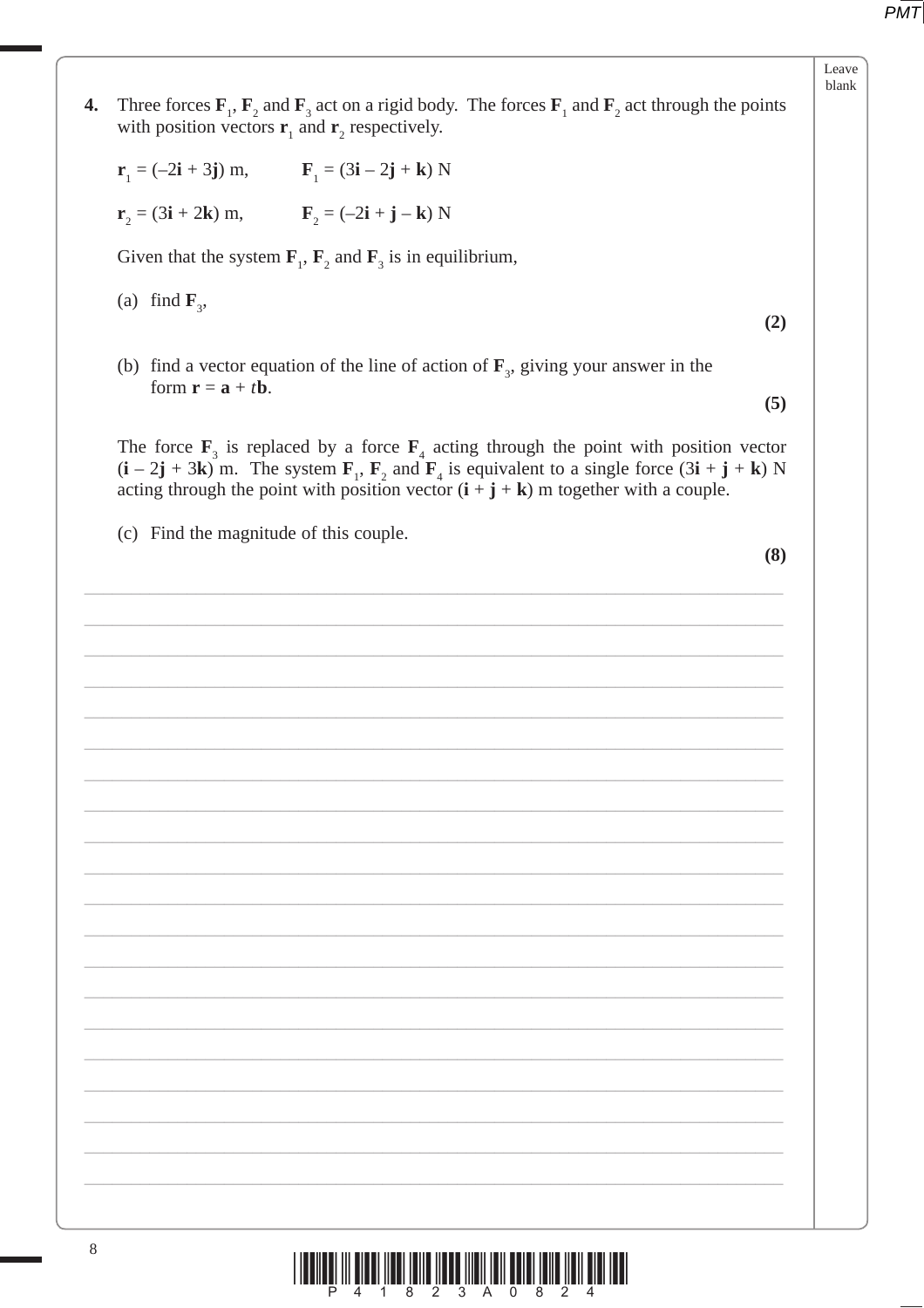|  | $\boldsymbol{9}$<br>Turn over |
|--|-------------------------------|
|  |                               |
|  |                               |
|  |                               |
|  |                               |
|  |                               |
|  |                               |
|  |                               |
|  |                               |
|  |                               |
|  |                               |
|  |                               |
|  |                               |
|  |                               |
|  |                               |
|  |                               |
|  |                               |
|  |                               |
|  |                               |
|  |                               |
|  |                               |
|  |                               |
|  |                               |
|  |                               |
|  |                               |
|  |                               |
|  |                               |
|  |                               |
|  |                               |
|  |                               |
|  |                               |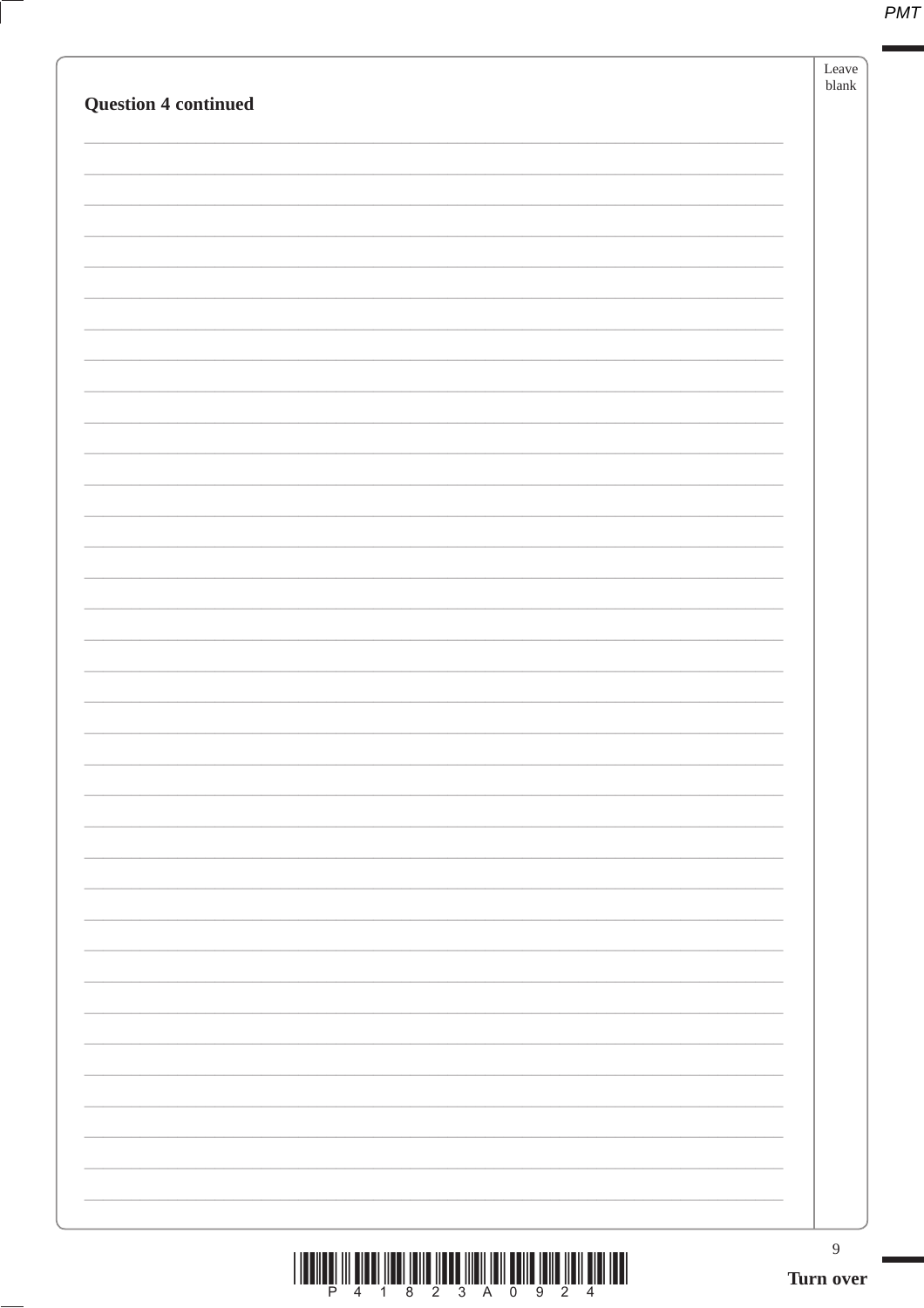Leave blank

5.



**Figure 1** 

A uniform triangular lamina ABC, of mass M, has  $AB = AC$  and  $BC = 2a$ . The mid-point of *BC* is *D* and  $AD = h$ , as shown in Figure 1.

Show, using integration, that the moment of inertia of the lamina about an axis through A, perpendicular to the plane of the lamina, is

$$
\frac{M}{6} (a^2 + 3h^2)
$$

[You may assume without proof that the moment of inertia of a uniform rod, of length 2l and mass m, about an axis through its midpoint and perpendicular to the rod, is  $\frac{1}{2}ml^2$ .]  $(10)$ 

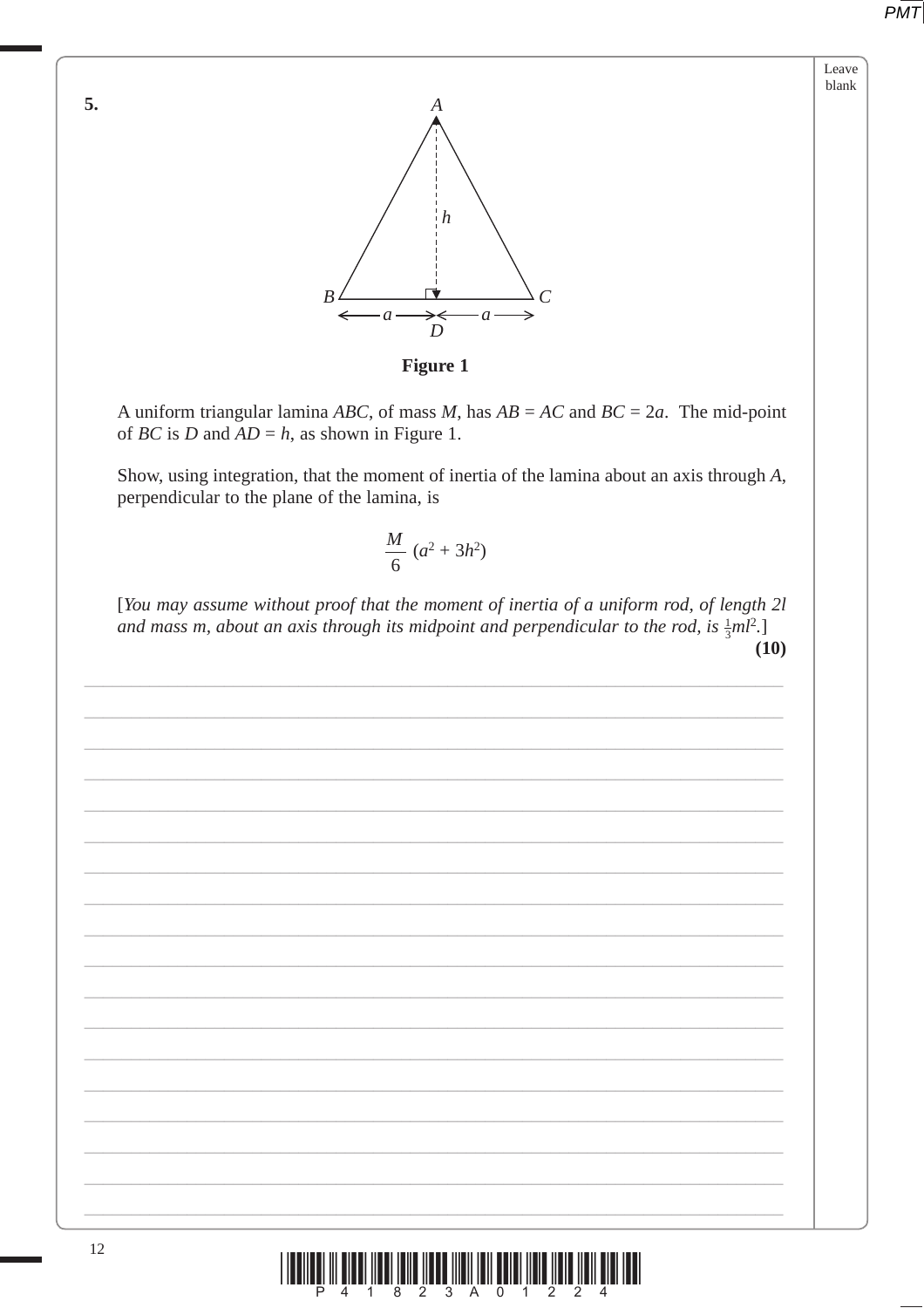|--|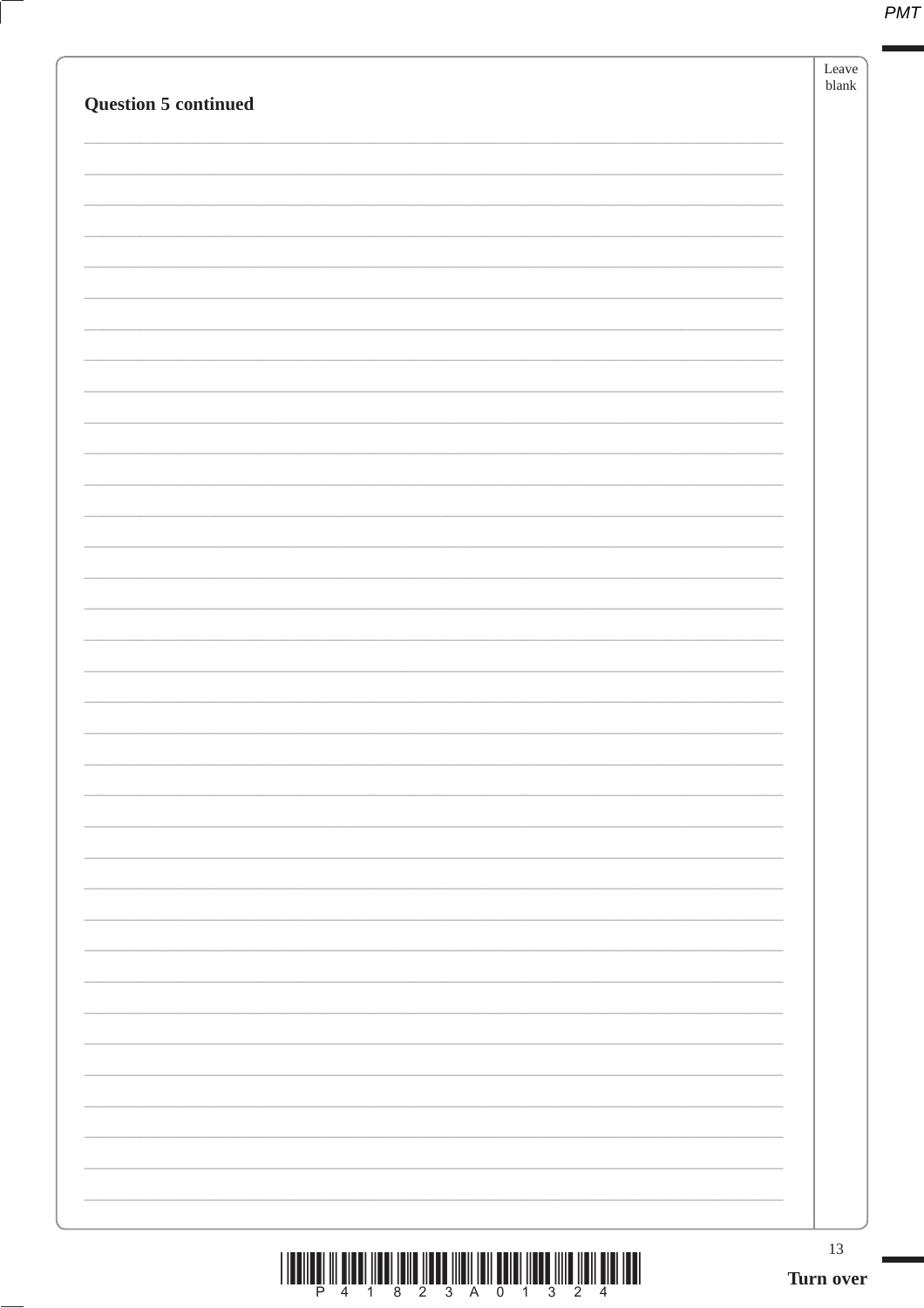Leave blank





A light inextensible string has a particle of mass *m* attached to one end and a particle of mass 4*m* attached to the other end. The string passes over a rough pulley which is modelled as a uniform circular disc of radius *a* and mass 2*m*, as shown in Figure 2.

The pulley can rotate in a vertical plane about a fixed horizontal axis which passes through the centre of the pulley and is perpendicular to the plane of the pulley. As the pulley rotates, a frictional couple of constant magnitude 2*mga* acts on it.

The system is held with the string vertical and taut on each side of the pulley and released from rest. Given that the string does not slip on the pulley, find the initial angular acceleration of the pulley.

\_\_\_\_\_\_\_\_\_\_\_\_\_\_\_\_\_\_\_\_\_\_\_\_\_\_\_\_\_\_\_\_\_\_\_\_\_\_\_\_\_\_\_\_\_\_\_\_\_\_\_\_\_\_\_\_\_\_\_\_\_\_\_\_\_\_\_\_\_\_\_\_\_\_\_

\_\_\_\_\_\_\_\_\_\_\_\_\_\_\_\_\_\_\_\_\_\_\_\_\_\_\_\_\_\_\_\_\_\_\_\_\_\_\_\_\_\_\_\_\_\_\_\_\_\_\_\_\_\_\_\_\_\_\_\_\_\_\_\_\_\_\_\_\_\_\_\_\_\_\_

\_\_\_\_\_\_\_\_\_\_\_\_\_\_\_\_\_\_\_\_\_\_\_\_\_\_\_\_\_\_\_\_\_\_\_\_\_\_\_\_\_\_\_\_\_\_\_\_\_\_\_\_\_\_\_\_\_\_\_\_\_\_\_\_\_\_\_\_\_\_\_\_\_\_\_

\_\_\_\_\_\_\_\_\_\_\_\_\_\_\_\_\_\_\_\_\_\_\_\_\_\_\_\_\_\_\_\_\_\_\_\_\_\_\_\_\_\_\_\_\_\_\_\_\_\_\_\_\_\_\_\_\_\_\_\_\_\_\_\_\_\_\_\_\_\_\_\_\_\_\_

\_\_\_\_\_\_\_\_\_\_\_\_\_\_\_\_\_\_\_\_\_\_\_\_\_\_\_\_\_\_\_\_\_\_\_\_\_\_\_\_\_\_\_\_\_\_\_\_\_\_\_\_\_\_\_\_\_\_\_\_\_\_\_\_\_\_\_\_\_\_\_\_\_\_\_

\_\_\_\_\_\_\_\_\_\_\_\_\_\_\_\_\_\_\_\_\_\_\_\_\_\_\_\_\_\_\_\_\_\_\_\_\_\_\_\_\_\_\_\_\_\_\_\_\_\_\_\_\_\_\_\_\_\_\_\_\_\_\_\_\_\_\_\_\_\_\_\_\_\_\_

\_\_\_\_\_\_\_\_\_\_\_\_\_\_\_\_\_\_\_\_\_\_\_\_\_\_\_\_\_\_\_\_\_\_\_\_\_\_\_\_\_\_\_\_\_\_\_\_\_\_\_\_\_\_\_\_\_\_\_\_\_\_\_\_\_\_\_\_\_\_\_\_\_\_\_

 $\_$  , and the contribution of the contribution of the contribution of the contribution of the contribution of  $\mathcal{L}_\text{max}$ 

\_\_\_\_\_\_\_\_\_\_\_\_\_\_\_\_\_\_\_\_\_\_\_\_\_\_\_\_\_\_\_\_\_\_\_\_\_\_\_\_\_\_\_\_\_\_\_\_\_\_\_\_\_\_\_\_\_\_\_\_\_\_\_\_\_\_\_\_\_\_\_\_\_\_\_

\_\_\_\_\_\_\_\_\_\_\_\_\_\_\_\_\_\_\_\_\_\_\_\_\_\_\_\_\_\_\_\_\_\_\_\_\_\_\_\_\_\_\_\_\_\_\_\_\_\_\_\_\_\_\_\_\_\_\_\_\_\_\_\_\_\_\_\_\_\_\_\_\_\_\_

\_\_\_\_\_\_\_\_\_\_\_\_\_\_\_\_\_\_\_\_\_\_\_\_\_\_\_\_\_\_\_\_\_\_\_\_\_\_\_\_\_\_\_\_\_\_\_\_\_\_\_\_\_\_\_\_\_\_\_\_\_\_\_\_\_\_\_\_\_\_\_\_\_\_\_

\_\_\_\_\_\_\_\_\_\_\_\_\_\_\_\_\_\_\_\_\_\_\_\_\_\_\_\_\_\_\_\_\_\_\_\_\_\_\_\_\_\_\_\_\_\_\_\_\_\_\_\_\_\_\_\_\_\_\_\_\_\_\_\_\_\_\_\_\_\_\_\_\_\_\_

**(10)**



**6.**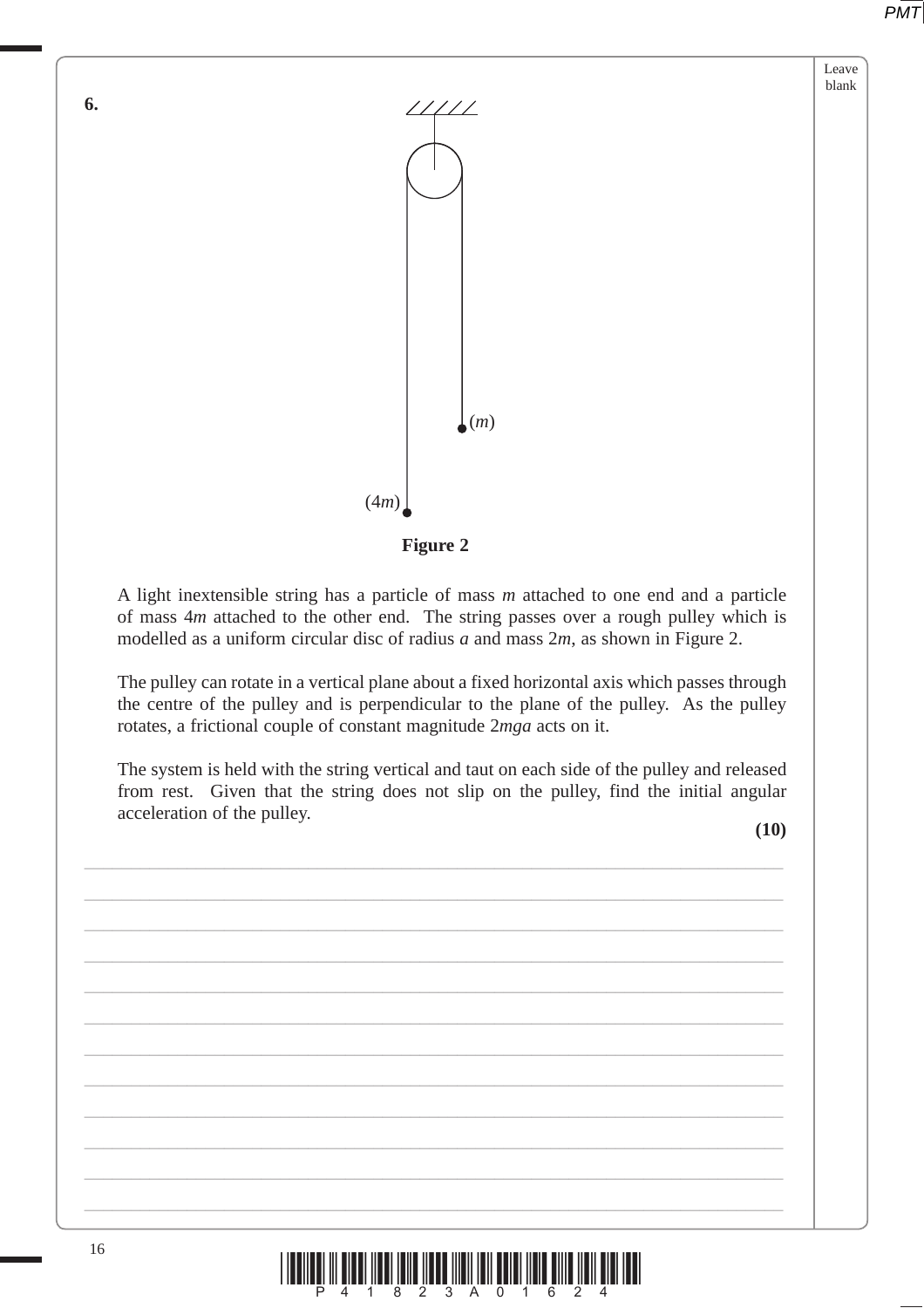|--|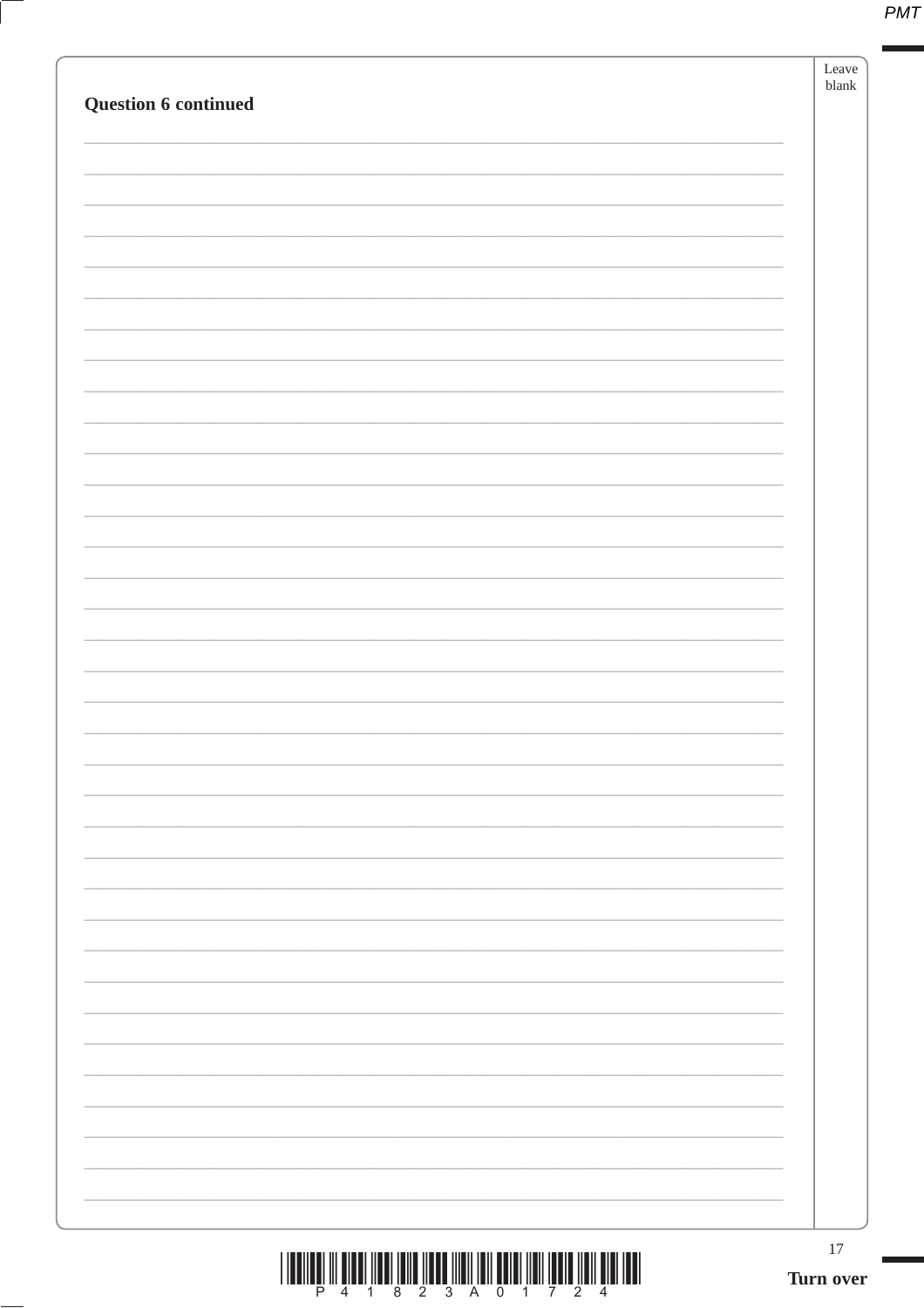|    |                                                                                                                                                                                                                                                                                                                                                                      | Leave<br>blank |
|----|----------------------------------------------------------------------------------------------------------------------------------------------------------------------------------------------------------------------------------------------------------------------------------------------------------------------------------------------------------------------|----------------|
| 7. | A uniform circular disc, of radius $r$ and mass $m$ , is free to rotate in a vertical plane about a<br>fixed smooth horizontal axis. This axis is perpendicular to the plane of the disc and passes<br>through a point $A$ on the circumference of the disc. The disc is held with $AB$ horizontal,<br>where $AB$ is a diameter of the disc, and released from rest. |                |
|    | (a) Find the magnitude of                                                                                                                                                                                                                                                                                                                                            |                |
|    | (i) the horizontal component,                                                                                                                                                                                                                                                                                                                                        |                |
|    | (ii) the vertical component                                                                                                                                                                                                                                                                                                                                          |                |
|    | of the force exerted on the disc by the axis immediately after the disc is released.<br>(11)                                                                                                                                                                                                                                                                         |                |
|    | When $AB$ is vertical the disc is instantaneously brought to rest by a horizontal impulse<br>which acts in the plane of the disc and is applied to the disc at $B$ .                                                                                                                                                                                                 |                |
|    | (b) Find the magnitude of the impulse.<br>(6)                                                                                                                                                                                                                                                                                                                        |                |
|    |                                                                                                                                                                                                                                                                                                                                                                      |                |
|    |                                                                                                                                                                                                                                                                                                                                                                      |                |
|    |                                                                                                                                                                                                                                                                                                                                                                      |                |
|    |                                                                                                                                                                                                                                                                                                                                                                      |                |
|    |                                                                                                                                                                                                                                                                                                                                                                      |                |
|    |                                                                                                                                                                                                                                                                                                                                                                      |                |
|    |                                                                                                                                                                                                                                                                                                                                                                      |                |
|    |                                                                                                                                                                                                                                                                                                                                                                      |                |
|    |                                                                                                                                                                                                                                                                                                                                                                      |                |
|    |                                                                                                                                                                                                                                                                                                                                                                      |                |
|    |                                                                                                                                                                                                                                                                                                                                                                      |                |
|    |                                                                                                                                                                                                                                                                                                                                                                      |                |
|    |                                                                                                                                                                                                                                                                                                                                                                      |                |
|    |                                                                                                                                                                                                                                                                                                                                                                      |                |
|    |                                                                                                                                                                                                                                                                                                                                                                      |                |
|    |                                                                                                                                                                                                                                                                                                                                                                      |                |
|    |                                                                                                                                                                                                                                                                                                                                                                      |                |